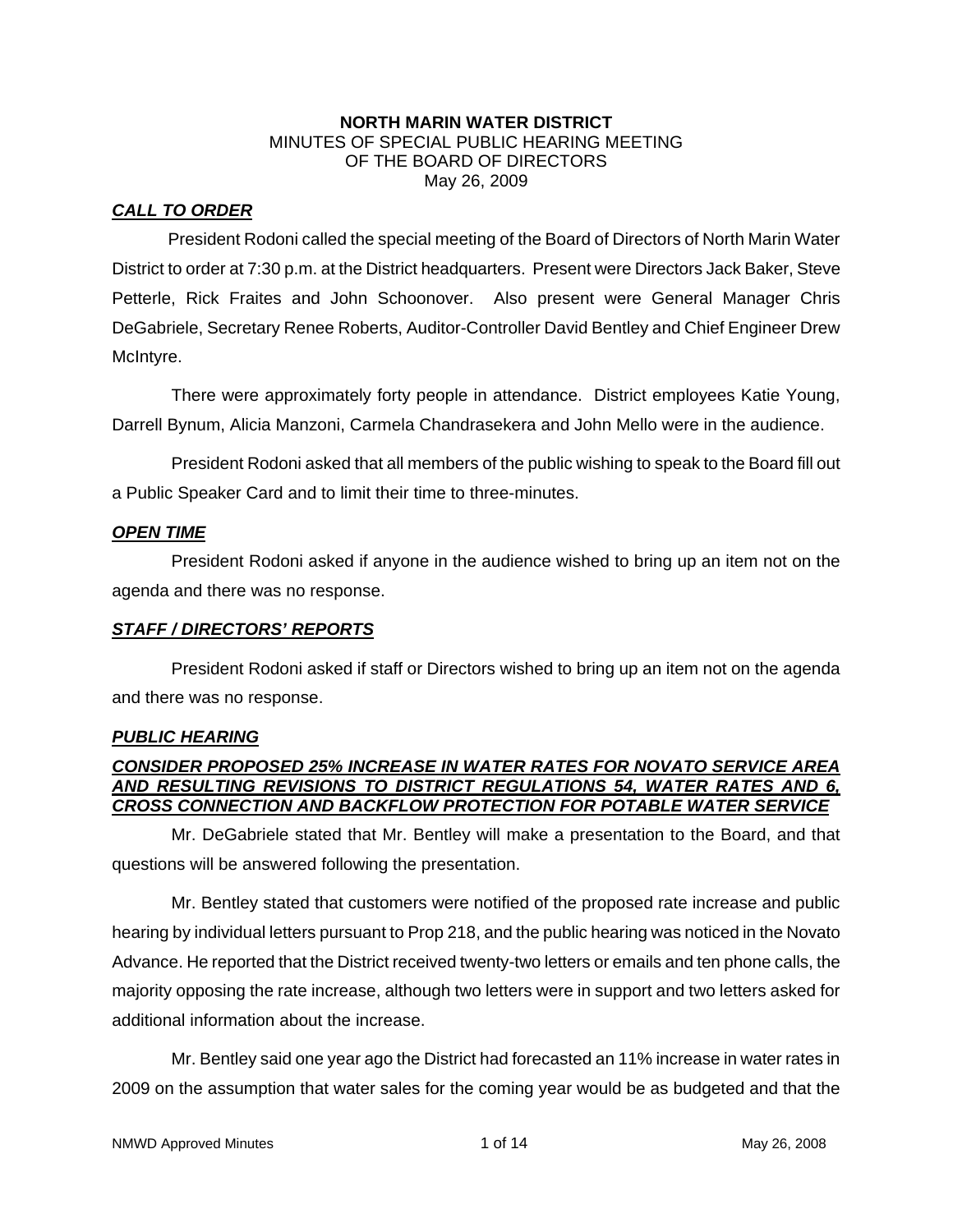cost of Russian River water would increase by 7%. He said that there was a 25% decrease in the amount of Russian River diversions and that the Sonoma County Board of Supervisors has approved a 25% increase in the cost of water delivered to North Marin Water District. He said that in addition, the ratio of District reserves to operating expense has fallen to 64%. Mr. Bentley explained that all of these factors combine to form the basis of staff's recommendation that there be a 25% across-the-board rate increase to all Novato customers. Mr. Bentley presented a Power Point presentation addressing water supply and the Russian River water system, the District's reserve balance, how the decline in water sales have impacted the District's financial reserves, and rate structure.

Mr. Bentley stated that the Sonoma County Water Agency (SCWA) supplies water to nine different cities or special districts: Santa Rosa, Windsor, Sonoma, Rohnert Park, Cotati, Petaluma, Valley of the Moon, North Marin and Marin Municipal Water Districts. Mr. Bentley advised that at the regular Board of Directors meeting of May 19, 2009, the Board adopted an Emergency Water Conservation Ordinance asking Novato customers to reduce their water use by 25% compared to their 2004 use. He said this 25% reduction is a result of the State Water Resources Control Board Temporary Urgency Order triggering Phase 2 of the Emergency Water Conservation Ordinance mandating a 25% reduction in all non-essential water use and water waste prohibitions; and that the reduction applies to all of the nine water contractors.

Mr. Bentley said that because of the anticipated 25% reduction in water sales by SCWA coupled with the \$100M estimated cost to enhance fish habitat at Dry Creek, they have increased their cost to the District by 25%; and accordingly, North Marin Water District staff has recommended to the Board to approve the resolutions amending Regulation 54 and Regulations 6 reflecting a 25% increase in water rates effective June 1. 2009.

Mr. Bentley stated that over the past 10 years, the District's financial reserve balance has fallen; and at the end of April, the District had \$7.7M in reserve or 64% of operating expenses. He said it is Board policy that the reserve level be equal to 90% of operating expense. He reported that over the last decade, debt has increased from \$1.1M in 2002, up to \$16.6M currently; and it is anticipated that the debt will go higher in the future. Mr. Bentley explained that the District has had several major projects including Stafford Treatment Plant Rehabilitation Project, three new storage tanks, has completed the boundary reorganization in Hamilton, and seismically retrofitted and recoated five water storage tanks. He added that a significant amount of money was expended on pipeline relocations coincident with the City of Novato's bond project.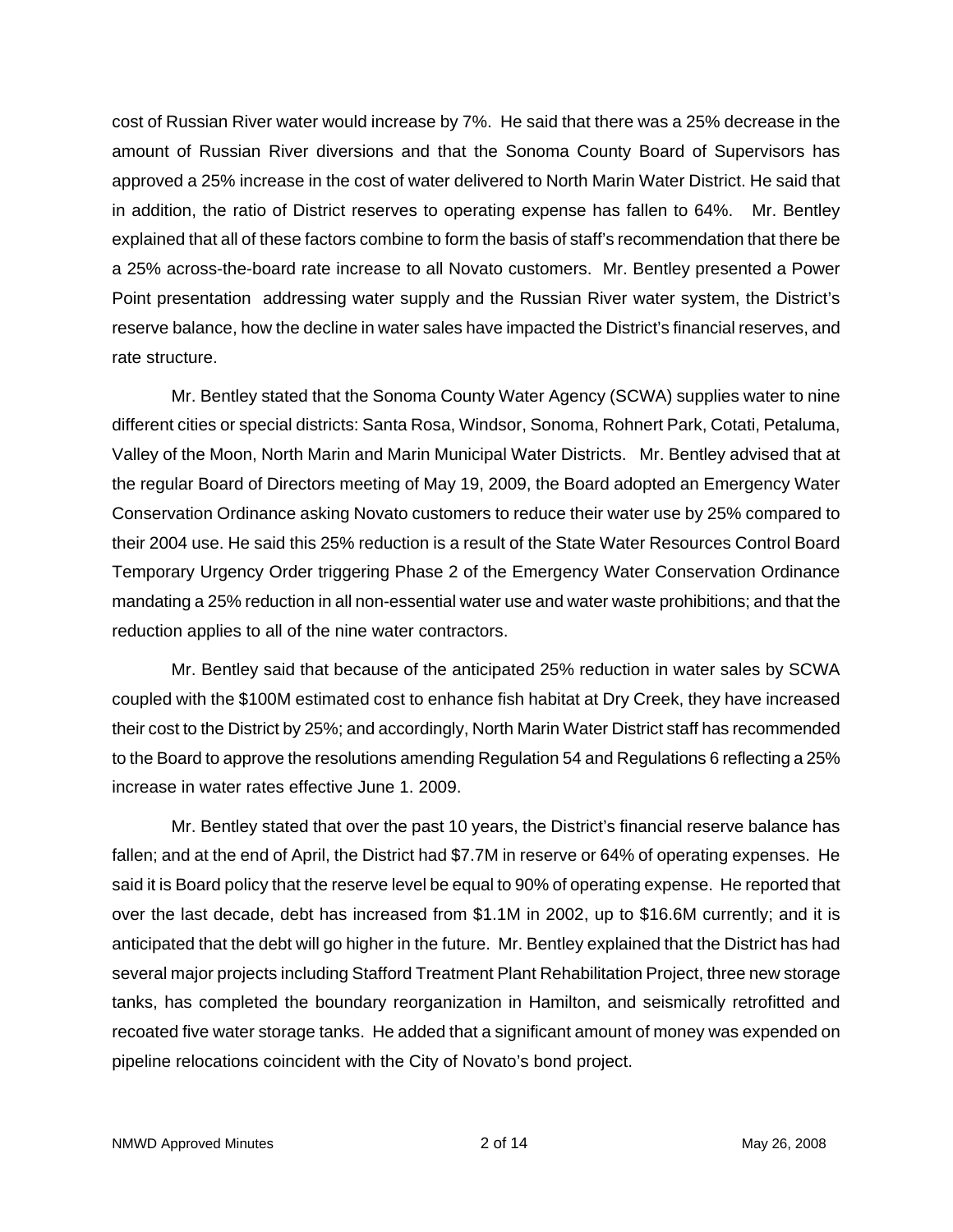Mr. Bentley stated that the District's five-year financial plan calls for a 25% water rate increase this fiscal year followed by 9% increases in each of the next four years. He said that 81% of Novato's water is for residential use, 14% is commercial and 5% government. Mr. Bentley said that over the last 10 years there has been a 1.3% annual increase in consumer accounts; at the same time, the total water consumption of Novato customers is decreasing at 0.4% over the same time period.

President Rodoni opened the public hearing at 7:52 p.m.

Bob Abeling, Indian Valley Road, asked if the \$100M for the enhancement of Dry Creek is a sum mandated or requested by state or federal agencies. He said that he was shocked at the 9% increase for the next four years and stated that a 25% increase would hurt customers and suggested a 10 to 12% increase. He asked if it was legally possible to give customers only a week's notice of a rate increase.

Mr. Bentley responded that it was legal to impose an increase as long as it was done prospectively. He said that there currently is anticipated 9% increases proposed for the next four years because of the District's goal to achieve a reserve level that is 90% of the operating expense by 2014. Mr. Bentley stated that the \$100M for enhancement of Dry Creek is an order included in the biological opinion from the National Marine Fisheries Service (NMFS). Mr. DeGabriele added that the Sonoma County Water Agency received the biological opinion that contains a laundry list of eight items that must be complied with over the next 15 years. He said the NMFS is the federal regulatory agency responsible to protect the fisheries and that there are three endangered species in the Russian River; coho salmon, Chinook salmon and steelhead trout. He advised that the current estimate is \$100M for the local share to carry out those activities.

Penny, Blackpoint, asked if the District has taken into account the current legislation in Congress for carbon tax and how this might impact the customer's utility bills.

Mr. Bentley responded that the carbon tax has not been factored into the financial plan; but presumably, if there was a carbon tax there would be further cost increases. Mr. DeGabriele added that one of the proposed District's projects is a solar energy production project at the Stafford Treatment Plant to offset the electrical costs at the plant. He said District is pursuing funding for the project at no or low cost financing.

Todd Smith, 2052 Feliz Road, stated that North Marin Water District's notification of 25% water rate increase is inconceivable at a time when people are losing their jobs and struggling to keep their homes. Mr. Smith said that knowing 80% of water is provided by and dependent on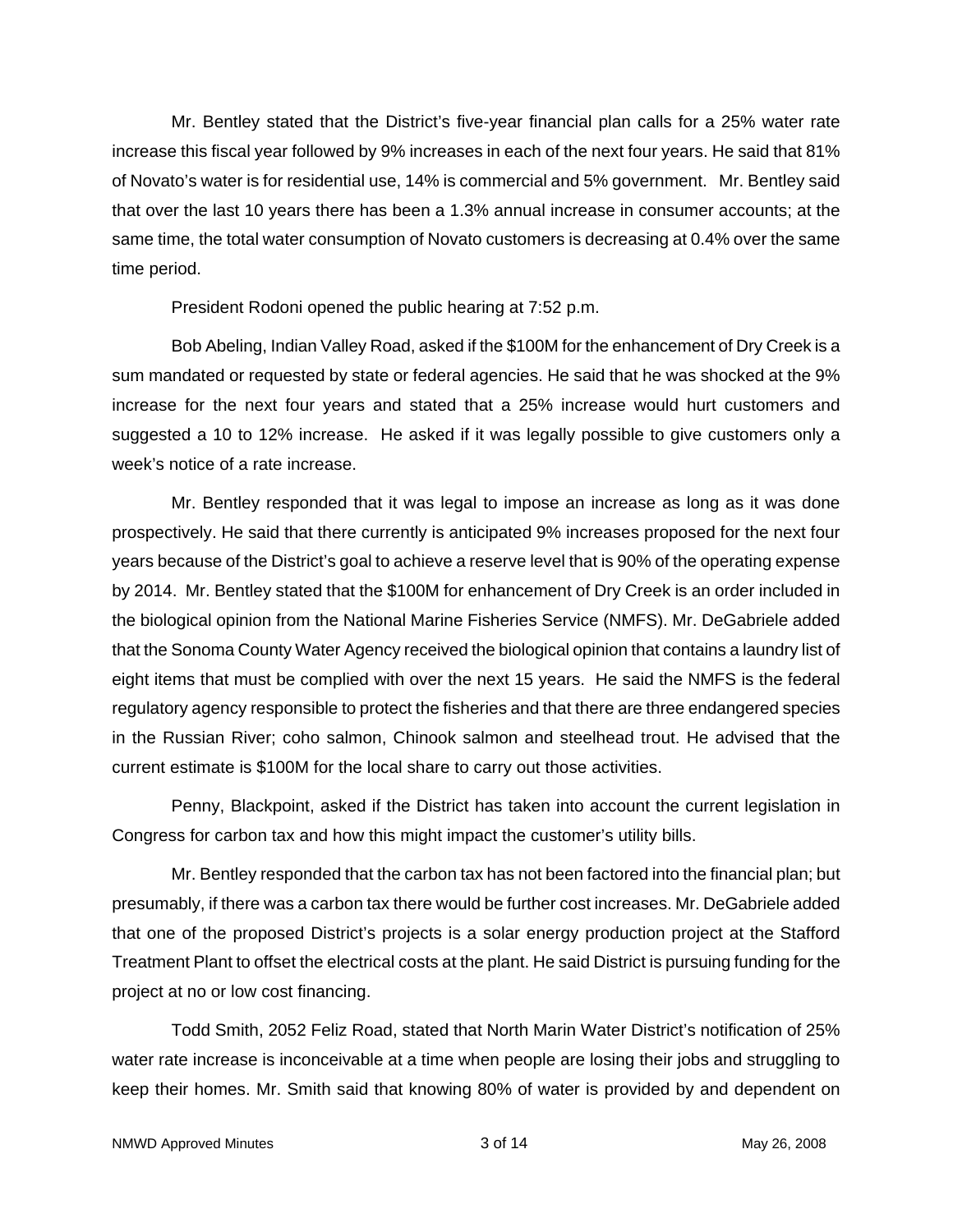SCWA, the District should have planned and been prepared to be more self-sufficient by building more and better water storage facilities such as reservoirs and underground water storage aquifers that would minimize water evaporation. He suggested that the District pursue some of the federal government stimulus money for these water storage needs. Mr. Smith stated that he protested the 25% water rate increase.

Mr. DeGabriele responded that Novato is fortunate to have the local Stafford Lake supply and the District has made a huge investment in the Stafford Treatment Plant to ensure its continued production of clean reliable water. He said that additionally, the District is working with Novato Sanitary District in developing recycled water that is used for irrigation at Stone Tree Golf Course and at Novato Fire Station No. 4, and that there are plans to expand recycled water in the future to other large turf irrigators in Novato to reduce irrigation use of potable water. Mr. DeGabriele said that in reference to additional storage, the District has discussed with Marin Municipal about accessing the Soulejoule Reservoir to convey water over to the Stafford Treatment Plant for treatment. He stated that in regards to groundwater, there is not a suitable groundwater basin in Novato that would be cost effective for the District to develop. He said that the reason the North Marin Water District was formed in 1948 was because groundwater wells in Novato became saline and were abandoned.

Vic Perrella, Monroe Ct., thanked Mr. Bentley for responding to his letter so quickly. He stated he would like to share his observations of the information received from Mr. Bentley. He stated that revenues over the last 5 years from 2004 thru 2008 have gone up 19% and yet the expenses during the same period went up 53%. Mr. Perrella said that depreciation has gone up 94% which occurred in 2007 and 2008 due to the Stafford Treatment Plant project, which is a noncash item. He stated that he is concerned that cost of water in 2008 versus 2007 has gone down by \$731,000 and that the investment earnings in 2008 primarily because the District has invested in fixed income securities and there has been a market for fixed income appreciation versus the stock market resulting in \$700,000 increase. Mr. Perrella asked Mr. Bentley if it was a realized appreciation or mark-to-market on District securities. Mr. Bentley stated that it was mark-to-market. Mr. Perrella said that the \$700,000 was an unrealized appreciation. He said the cash equivalent, fixed income securities, under 90 days have increased from 2007 to 2008 from \$2.9M to \$5.3M. Mr. Bentley said that these are funds invested in the Local Agency Investment Fund. Mr. Perrella expressed his concern about the cost of District employee benefits, salaries and retirement plans. He said that there was a 20% increase in benefits, approximately 10% of total revenue of the past year. He further stated that if, Novato customers have to fund CalPers for the District's benefit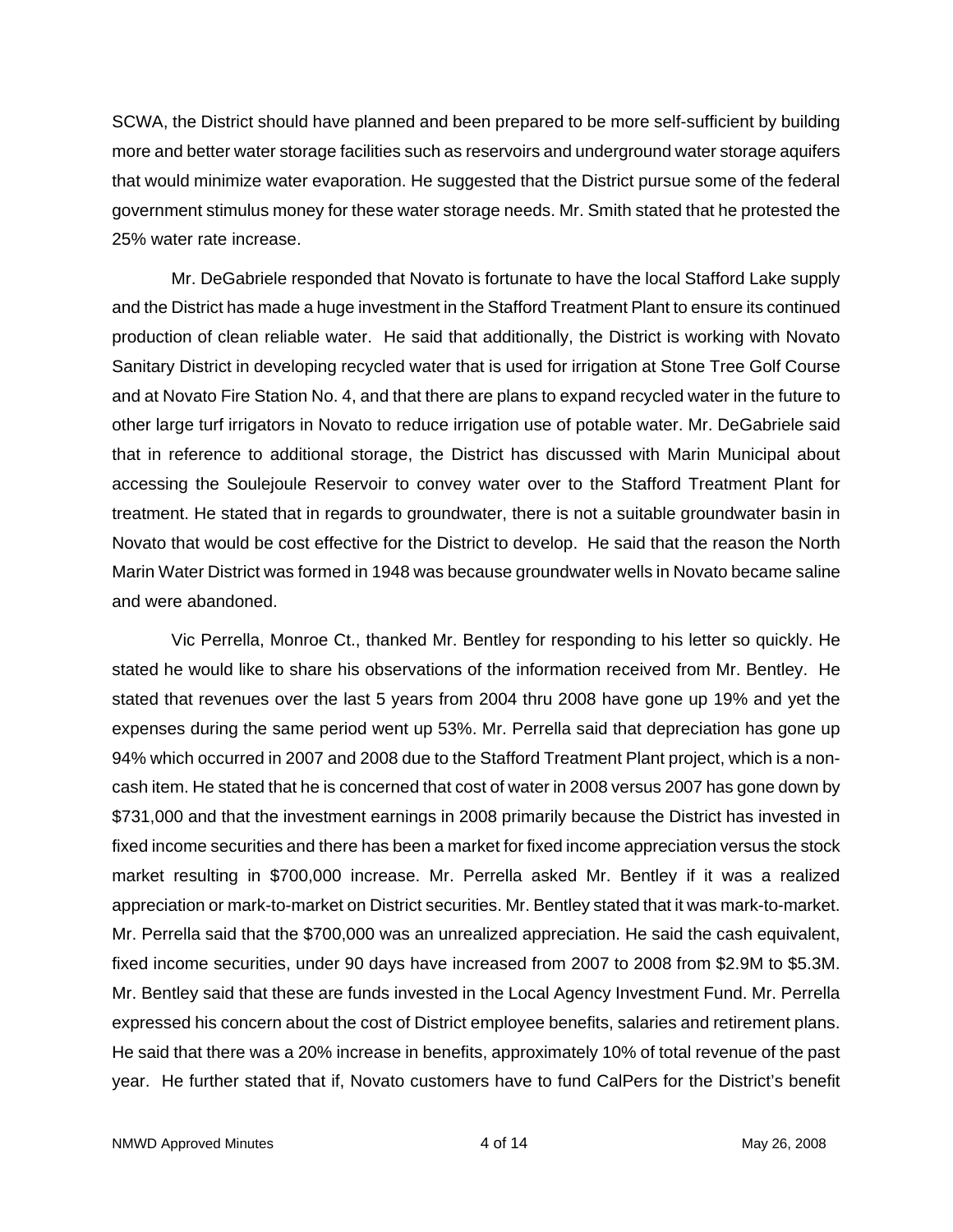plans and that Novato has been hit hard economically. He stated that he thinks the District has a responsibility to be looking at the costs of employee's salaries and benefits in terms of District revenue.

Bob Koch, Santolina Drive, stated that he thinks that water is too cheap and if it were more expensive, it would be valued and not wasted. He asked Mr. Bentley to clarify that the Board voted to ration water based on the customer's previous use. Mr. Bentley said that the District is not rationing water, but has asked customers to cut back 25% compared to their 2004 use. Mr. Koch said that people who have wasted water will have plenty, but that people like him who use less than average will be penalized. Mr. Bentley explained that people who use less than 200 gallons per day will not be subject to the 25% reduction in water use. Director Rodoni explained that the customers who use a lot of water are subjected to the tier rates. Mr. Koch asked if they will be allowed a higher allotment. President Rodoni said that the District is hopeful that in time those customers will become aware of their water consumption and will decrease their usage because of the tier rates.

Bill Wright, Black John Rd, informed the audience that he was in attendance at the first meeting of the water district in 1948 when he was in high school. He said that the District wants to raise rates 25% and it says it gets 80% of the water from SCWA, but if the numbers are worked out, that's only 20%. He also stated that the increase of 25% would be especially difficult on people in agriculture. Mr. Bentley responded by stating that the main driver for the 25% increase is for the need to replenish the District's reserve levels and that the District is looking to do that over a 5 year period.

Rodney Bosche, President of Indian Valley Homeowners Association, Indian Valley Rd, stated that increases from 2004 to 2011 will be 79% of revenue and water use is down 14%. He said that he had attended the previous meeting wherein the District had approved a 15% reduction and that now the mandatory reduction is 25%. He then discussed the expenditures of the District regarding employee salaries and benefits and that the District was planning on increasing salaries another 5% this year. He said that capital expenditures are almost \$12M since 2004, which drained the deficit and the District spent money it didn't have. He stated that he lives in a horse community and that wanted to know how he would maintain his landscape that he was required by the County of Marin to install and how he would provide water to his horses. He then addressed the solar project for the Stafford Treatment Plant and questioned its cost-effectiveness. He asked what today's power supply costs are for Stafford Treatment Plant.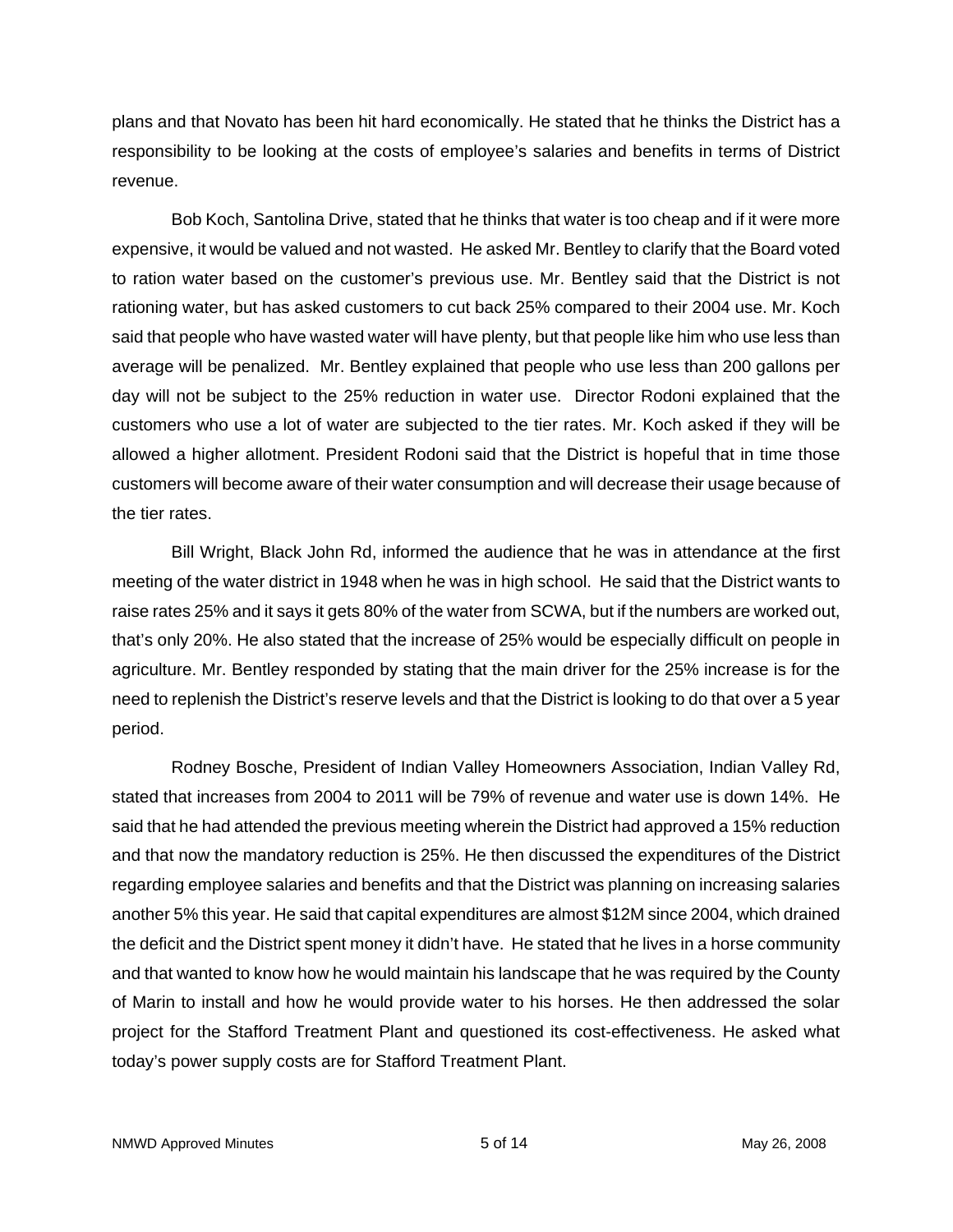Director Rodoni said that the Emergency Water Conservation Ordinance approved at the previous Board meeting was for a 25% mandatory reduction compared to customers' 2004 usage in non-essential use and water waste prohibitions, except if the customer used 200 gallons a day or less. He clarified for Mr. Bosche that there had been an ordinance imposing a 15% reduction but that the State Water Resources Control Board Order of April 6 ordered the Sonoma County Water Agency to reduce deliveries to all contractors by 25% which triggered the adoption of Ordinance 22. Director Rodoni said that the District is fortunate to have the Stafford Treatment Plant which will start up production very soon to backstop SCWA supplies during summer and he emphasized that if the District did not spend \$18M on the new Stafford Treatment Plant, customers would likely see a 50% reduction in water usage this summer.

 Mr. Bentley advised that the power cost for the Stafford Treatment Plant is \$120,000 per year and further advised that the District does not have an approved solar project. He said that the federal government has appropriated \$1M in zero interest rate funds for the project, but that more low interest funds are needed before the District goes forward with the project. Mr. Bentley said that the District has spent funds on capital improvements and has increased its storage capacity by 28%. He advised the District uses the Consumer Price Index to determine salary increases and that at this time, a salary increase is not proposed this year. Mr. DeGabriele said that the water being used for animals will be paid for at the price that will be determined by the Board by tonight.

 Ken Harth, Sunset Parkway, stated that the building of Warm Springs Dam was meant to provide water and alleviate water shortages in Novato. He said that his concern is that our water is being cut off and he would like agencies to give the District money to run a pipe so it can reconnect to Lake Sonoma where there is water available, and therefore soften the blow on the ratepayers. He said that he did not know how much the water district can push back to protect its investment in the system and being denied access to the water. He stated that the rules are changing in midstream and creating havoc.

 Mr. DeGabriele stated that Mr. Harth is correct that Lake Sonoma was constructed and does hold sufficient water to meet our region's needs now and in the future; however the federal listing of threatened and endangered fish in the Russian River have changed the rules and that the National Marine Fisheries Service Biological Opinion outlines a list of activities that must be undertaken by SCWA. He stated that one of those activities is a feasibility study of a pipeline to take water directly out of Lake Sonoma, and transport it, bypassing Dry Creek, to the Russian River. Mr. DeGabriele explained that the National Marine Fisheries Service requires that the fishery enhancements to Dry Creek with improvements to habitat for the fish must be done first to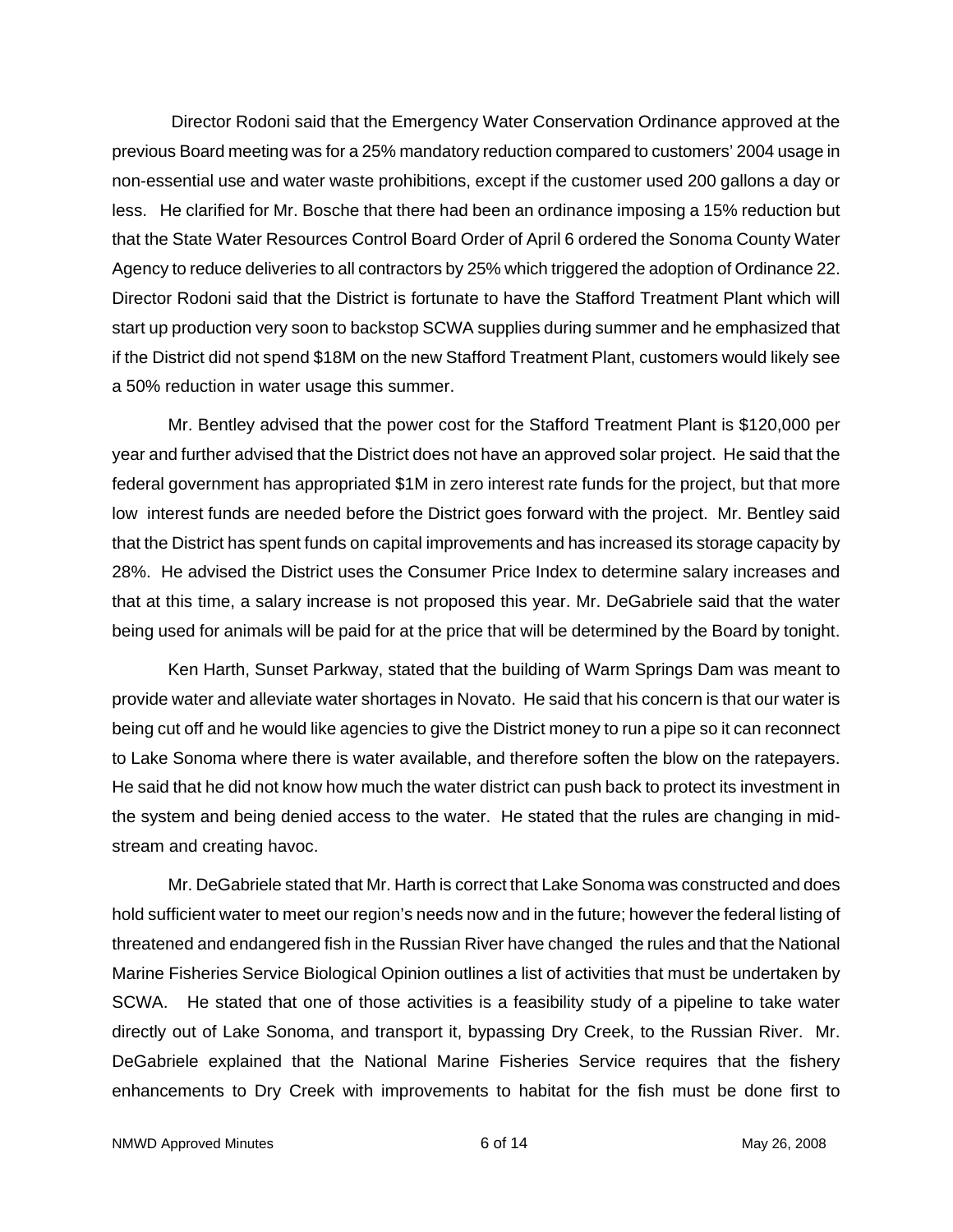determine if it will work before the new pipeline can be constructed. He advised that the estimated cost of the pipeline is \$250M to \$400M. President Rodoni added that the water contractors of Sonoma County Water Agency are looking to the federal government and other agencies to help fund the improvements to Dry Creek, but the projection is still \$100M to the water contractors.

 Joe Correia, Brown Dr, stated that the District should look at its overall costs and asked why the District is so dependent on Sonoma County for water. He suggested that the District needs to plan better and find ways to capture water before it runs into the bay and to find solutions other than raising rates.

 Marian Blakeslee, Robinhood Dr, asked is the 25% actual increase attributable to the \$100M infrastructure costs. Mr. Bentley said that is part of the reason for the 25% increase; the SCWA increased the District costs for water by 25% based on their reduced water sales and increased costs. Ms. Blakeslee asked what the time frame is for the SCWA increase and Mr. Bentley replied that this is the annual increase effective July 1. Ms. Blakeslee stated she felt the timing is poor and suggested that District should team with Marin Master Gardeners to out reach to the public on how to save water. She said that the District should modify its goal of five years for the increasing reserves as it's too ambitious for this economy and encouraged more creative thinking in ways to capture water. She further stated that the ordinance wording was confusing and it needs to be re-written.

 Director Schoonover asked how much of a difference there would be if the District increased the time required for raising the reserves. Mr. Bentley said that we can moderate the rate increase as necessary and if the Board decided to reach the goal in 6 or 8 years that would reduce the amount of increase required over time to reach the goal. Mr. Bentley stated that he felt that five years is a long time to reach the target and that he is concerned with the current reserves level and that they will continue to fall, even with the proposed increase, before building back up. He further stated that it's prudent to make a dramatic turnaround now and build the reserves at this time and not to put it off.

 Frank Tallarida, Thunderbird Rd, stated that the timing of the increase is terrible and asked why this wasn't started five years ago before the economic crisis. He urged the District to not increase the rates. He stated that the District should change its defined benefit plan to a defined contribution plan and that the District's unfunded liability will be hitting the ratepayers in years to come. He asked how much money went into employee benefits and how much is expected to go in for the next five year. Mr. Bentley said that all public agencies are required to conduct an actuarial study on how much liability they should have on the books to fund to retirees medical benefits. He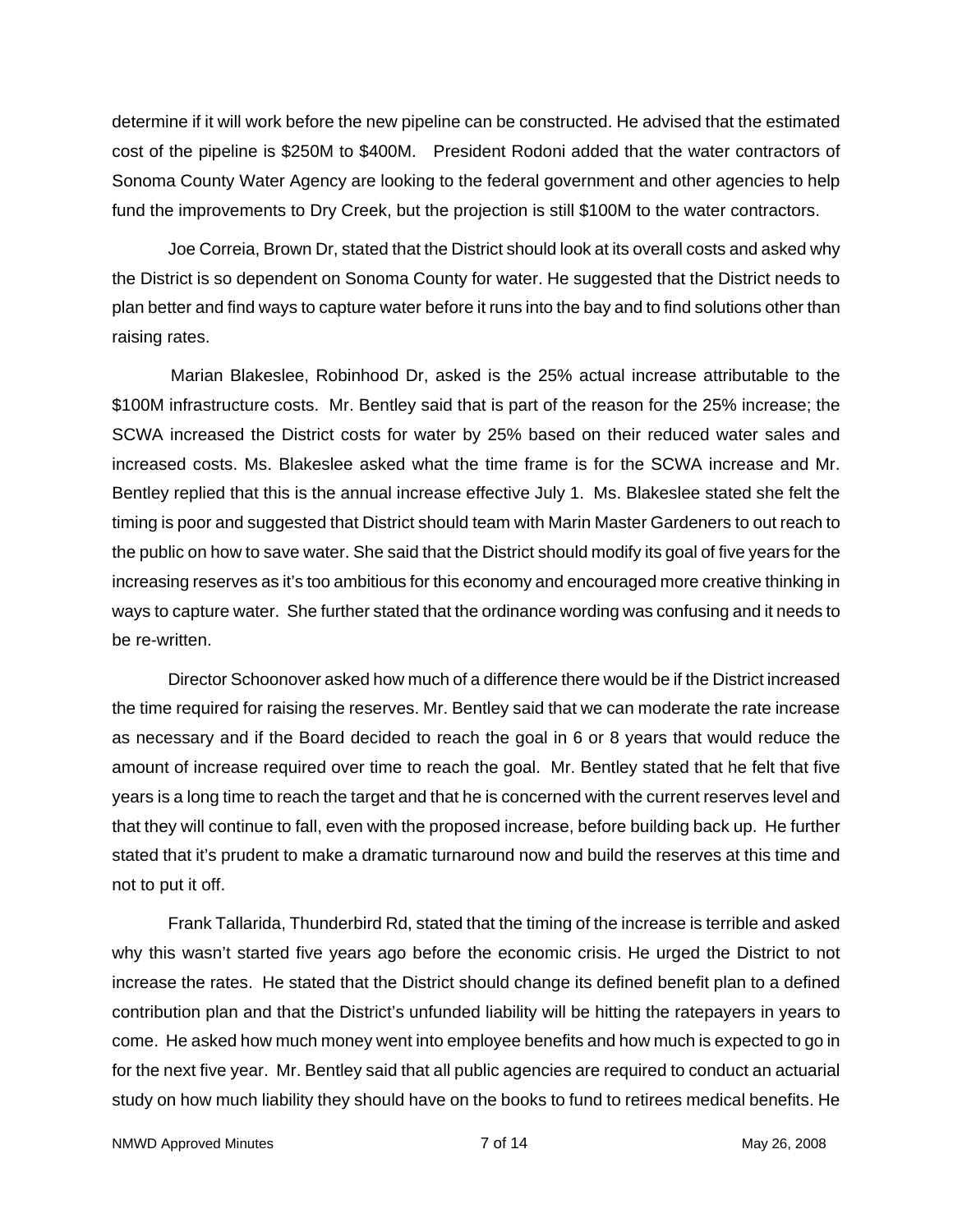said that the District conducted an actuarial study which showed a liability of \$3.3M and that the District is more than 2/3 of the way funded. Mr. Bentley stated that the District has an aggressive funding plan and the District will be fully funded. Mr. Tallarida asked how many employees had been terminated over the last 5 years and Mr. Bentley stated that District staff has increased by two or three employees.

 Randy Dodd, Arthur St, suggested an increase of 12% each year for the next five years. Mr. Dodd said that the District should use the reserves now during these hard times so that a 12% increase won't seem so bad.

 Michael Foley, Indian Valley Rd, asked if the 25% of the water is coming from the Stafford Lake is a yearly figure. Mr. Bentley stated that it was an annual amount. Mr. Foley asked questions about the energy costs of the proposed solar project at Stafford Treatment Plant. Director Rodoni explained that the District is not limited to the power use at Stafford Treatment Plant, but that because we are a public agency power costs can be offset by using other District facility meters to offset those costs. Finally, Mr. Foley asked if the rates were the same for agricultural use. Mr. Bentley stated that the increase is across the board for all rates and charges.

 Dennis Molloy, Atherton Ave, suggested that when Stafford Lake goes dry, the District should make the lake deeper to add more water storage. He said that he agreed that the District needs to stretch out reserves over a longer period of time. Mr. DeGabriele stated that the dredging of Stafford Lake is a study in the improvement project budget proposed for next fiscal year.

 Mike Ribbon, 50 Archibald Lane, asked how the 200 gallon per day per household figure was determined, asked if revenue is decreasing due to reduced consumption why is there a call for 25% reduction in water use; and he also asked what the reserves are used for and why the District needs such a large amount.

 Mr. DeGabriele said that 200 gallons per day was a threshold that staff developed based on typical household indoor water use. Mr. Ribbon asked what percentage of households fall into that category. Mr. Bentley stated 31%. Mr. Bentley said that increasing rates because of reduced water use, then asking customers to reduce their water use even more, compounds the problem. He said that a year ago, the District projected an 11% increase before the reduction in water use was mandated by the State Water Board. Mr. Bentley explained that there are seven major reserves and some are required and restricted by law; for example, connection fees can only be used for enhancement of the water system to provide for additional capacity, and cannot, buy law, be used for operating expenses. He explained the purpose of the other reserves. He said that there is approximately \$1M reserved for any contingency that may occur and that it is his recommendation

NMWD Approved Minutes and the set of the set of the set of the set of the set of the set of the set of the set of the set of the set of the set of the set of the set of the set of the set of the set of the set of the set o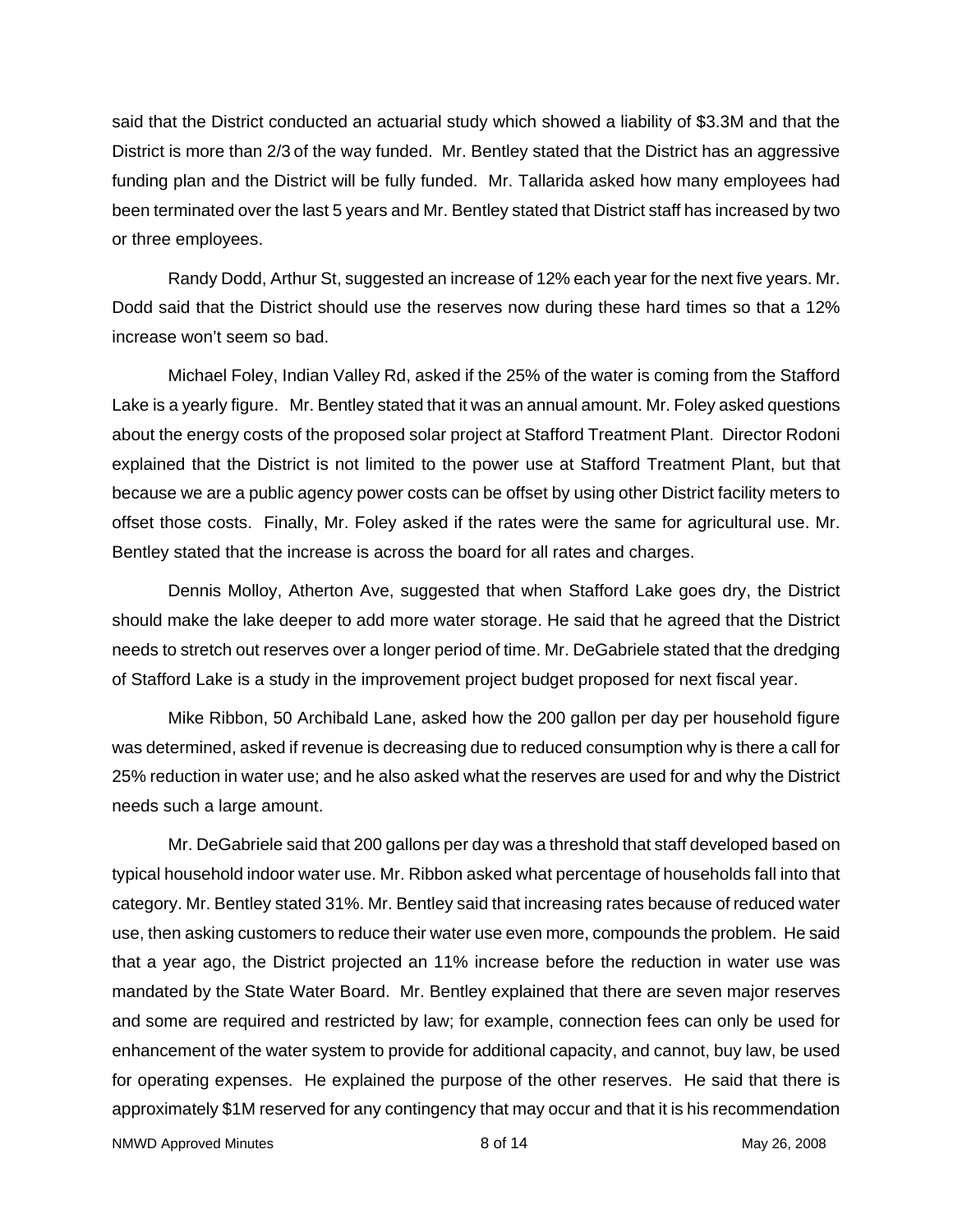that the District have \$4M in reserves for that purpose. Mr. Ribbon asked why the District is using 2004 water use as a benchmark. Mr. DeGabriele stated that 2004 was selected by the State Water Resources Control Board because that year was a declared a "normal" year. Mr. Ribbon asked for consideration of raising the 200 gallons per day limit. Director Rodoni clarified that the threshold was added into the ordinance that was approved by the Board at the previous meeting.

 Ed Grundstrom, Hatch Road, stated that when the aqueduct was built, its purpose was to convey water for Novato, not Marin Municipal and said that the District wheels almost as much water as is used in Novato to Marin Municipal. He asked where the1.2 million gallons stored in Stafford Lake for Marin Municipal came from. He said that Marin Municipal is entitled to only surplus water and Novato should have the priority for that surplus water. He further stated that Novato saw a 57% increase in rates in the last 3 years for 47% less water. He said that the current board is a "rubber stamp board" and the only way to make any changes is through the ballot box.

 Mr. DeGabriele explained that Novato customers paid for the North Marin aqueduct which originates in Petaluma and continues to Novato; and that there is excess capacity in the aqueduct from time to time. He further explained that during the drought of record in the 1970's, Marin Municipal asked if they could receive Russian River water. He said that there was not enough capacity unless Marin Municipal constructed a pumping plant to increase deliveries from the Russian River to Novato. He said that Marin Municipal constructed that facility and North Marin authorizes Marin Municipal to use excess capacity using the pumping plant. He stated that North Marin Water District controls when the pumps operate and when deliveries to Marin Municipal get cut off and that Marin Municipal pays North Marin to wheel their Russian River water through the North Marin aqueduct. He stated that the agreement with Marin Municipal during this dry spring was that the District would wheel Russian River water into Stafford Lake in the winter months at Marin Municipal's expense and then as North Marin treats the water it will sell it to Marin Municipal. He advised that because of the rainfall in February (which filled Stafford Lake), only 350 acre feet of Russian River water was backfed into the lake which was paid for by Marin Municipal.

 Dietrich Stroeh, Vineyard Road, stated that this is the second, possibly the third year of drought and the North Bay water users are facing an unknown future. He said that everyone has to understand that there are limited resources and that North Marin Water District has been the most innovative District in the State of California for future water supply. He said the District doesn't have a choice but to raise the rates because of what they are being charged from SCWA.

 Larry Heon, Wild Horse Valley, asked if Marin Municipal's rate will be increased 25%. Mr. DeGabriele said that the District's actively negotiating the intertie connection, including new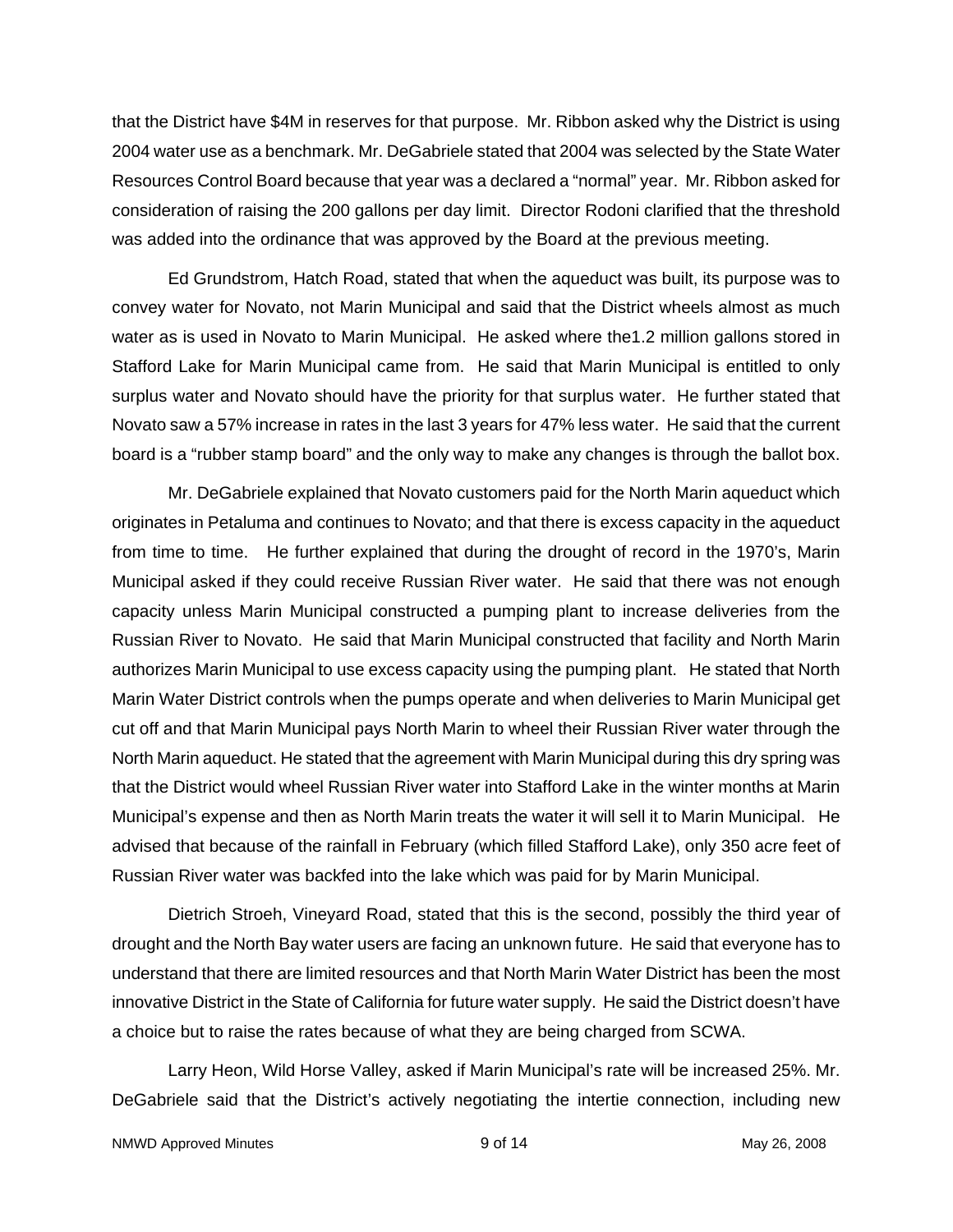wheeling rate. Mr. Heon asked what the value was of the surplus property the District has. Mr. Bentley stated that the District has surplus properties that are on the market; but unfortunately with the way the market is and the location of the properties, no one is interest.

 George Allen, Red Bud Ct, asked if Marin Municipal paid \$1M to pump water into Stafford Lake or did the District spend \$93,000 to pump 700 acre feet into the lake? Mr. Bentley said that Marin Municipal will pay the District \$350,000. Mr. DeGabriele said that half of that amount is for the water that was backfed into lake and the other half is for treatment of the water going out. He said that the \$1M was an estimated cost to Marin Municipal before the rains came when the backfeeding operation was discontinued.

 Kathryn Brown, Simmons Lane, stated she was not a customer of North Marin in 2004 and how would her usage be calculated. She asked what impact the statements from the community have on the Board's decision. President Rodoni said that when everyone is done commenting the community will hear the Board's comments.

President Rodoni asked if anyone else wanted to speak.

 Steve Kantor, Bel Marin Keys, stated that if it weren't for the federal regulations protecting the endangered fish species, there would be plenty of water.

Ginny David, Margory Ct, urged the Board look at the reserves and tweak and numbers.

 George Allen asked if it was true that Stonetree was getting charged full rates for the reclaimed water rate. President Rodoni said that Stonetree was getting the same increase as all Novato customers.

 Mr. Abeling asked that the Board to vote down the rate increase and reconsider the numbers.

President Rodoni closed the public hearing at 9:25 p.m.

 President Rodoni explained that the Board does have the privilege of postponing the decision as well as changing the proposed rate increase. He explained that it has been a difficult time for the Board because the District has not had to look at rate increases like this in years. He said that there were a number of years that there were no rate increases or very little. He said that the District is paying for it now because the District we spent down our reserves keeping the water system infrastructure in shape to provide our customers with good quality water.

 Director Schoonover said that he had heard several questions which require some research and tweaking, one being the length of time to get the reserve up to the maintenance level, and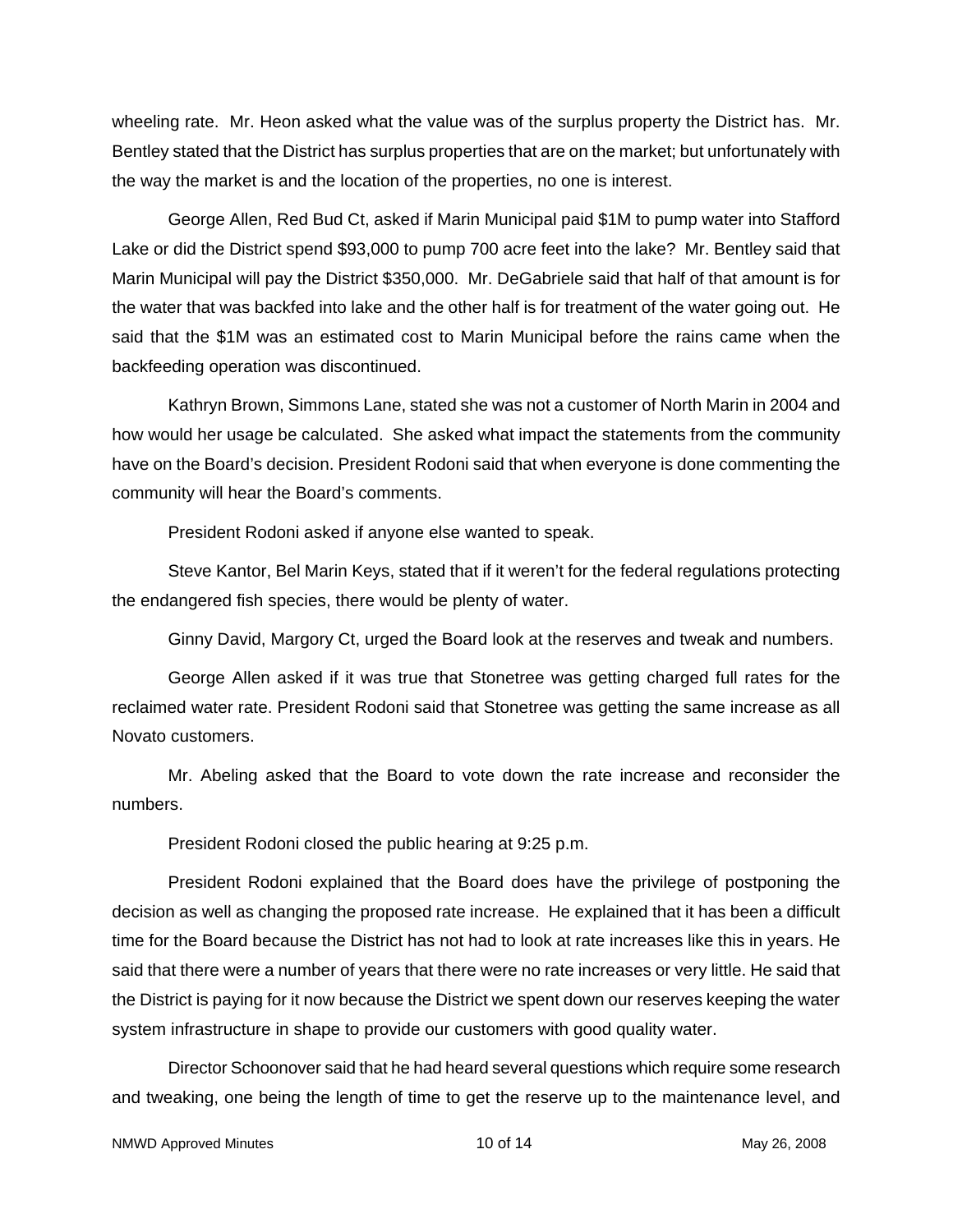another being to stretch out and equalize the rate increases over a period of years. He said that he resented being called a "rubber stamp board" and that in the 24 years he's been on the Board, he never received a pay increase.

 Director Baker stated something has to be done given the drought and problems that SCWA is facing with production and water releases for the fish and like it or not, this is the reality. He said that the District has to do something. He stated that most water contractors get all of their water from SCWA and that North Marin is lucky to have Stafford Lake to supplement that supply. He said that half of the agencies that get their water from SCWA are facing the same issues as North Marin.

 Director Fraites stated that this is the third year of a drought. He said this is a two edged sword – if we conserve water District revenues drop and the District is constantly battling this problem and that's why the District has to raise rates. He said that before proceeding with the solar energy project at Stafford Treatment Plant, the District will attempt to get every deal that is available. He said that the Federal government is willing to spend money on solar and alternative energy and the District might be able to get a portion of that money. Mr. Fraites stated that the number one goal is to keep the District solvent, but that he would like to revisit how to structure the rate increase to try to ease the pain. He stated that there will be a rate increase. He further stated that the District is not heavy with employees and that the employees are very dedicated and work very hard.

 Director Petterle stated that the issues of water supply facing Marin County is very complex as is water law. He advised that on June  $2^{nd}$  SCWA will be making a presentation to the North Marin Water District Board on the water supply situation, and the people will be able to hear the water agency explanation on water supply. He stated that as a Novato resident, he too, will feel the effects of the water use restrictions and rate increase. He said these issues are not unique to Novato; that the North Bay is particularly hit hard with the water delivery restrictions but that in seven or ten years, those problems may be resolved. Director Petterle said the Board is charged with making the system operate efficiently so that high quality water is provided to its customers. He said that he is interested in taking a look at a way to spread out the increase in rate charges. He said that he did not see anyway around the increase but thinks that with some creative discussion the Board may be able to lessen this year's impact.

 President Rodoni said that water is going to get more expensive and there will be less of it . He said that the Board and customers need to accept that fact. He suggested that the customers take advantage of the District's water conservation programs and do whatever is necessary to conserve water on their property. Director Rodoni said that this is a very large increase and that he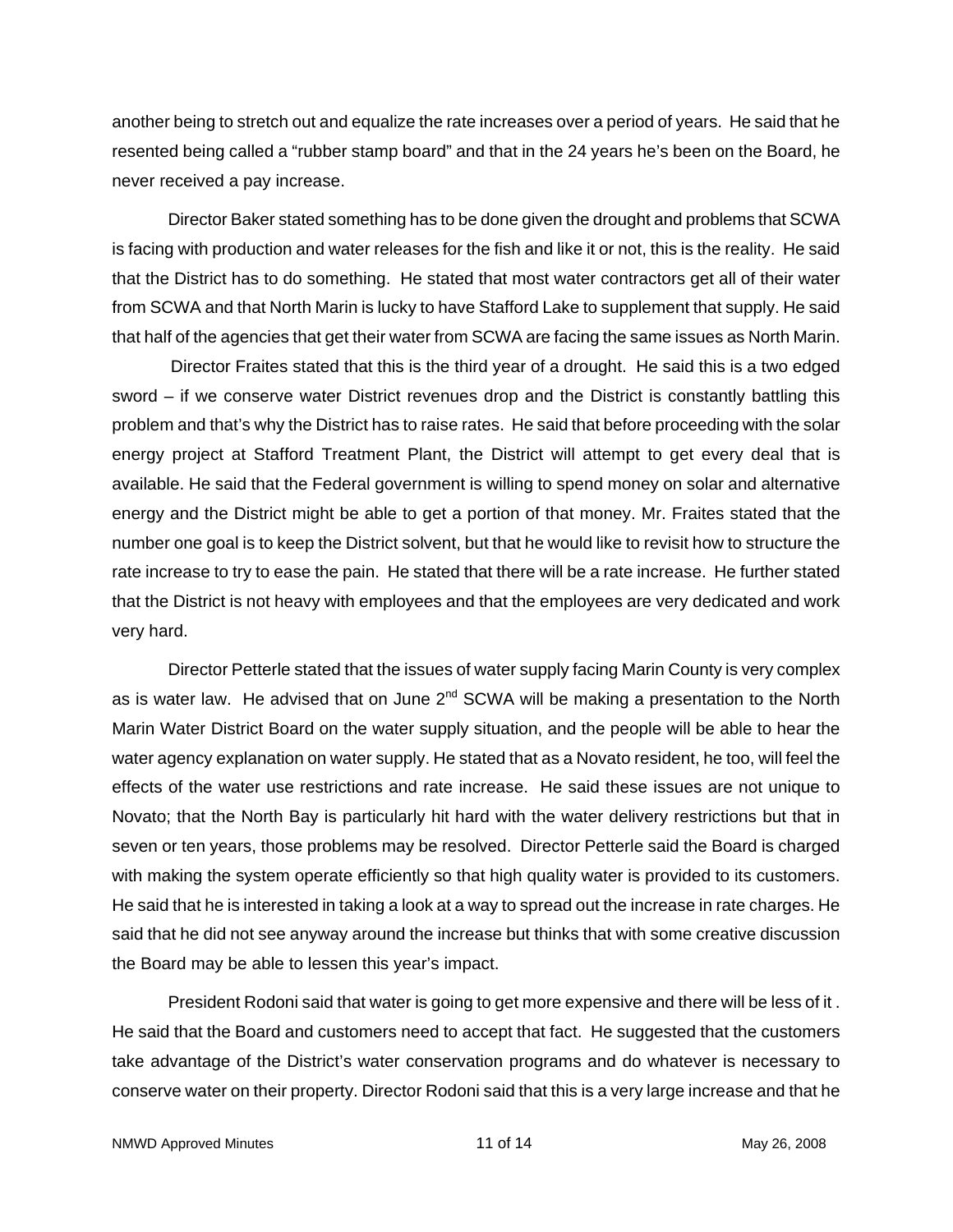has heard what the audience has said tonight. He said that he can ask staff for alternatives to the 25% increase, but he cautioned that we are just postponing the inevitable.

Director Petterle asked what the other options are.

 Mr. Bentley said that the District could look at a reduction this year but it will be offset by higher rates in future years to achieve the goal to increase reserves in five years. He said the Board could decide to raise rates by 20% this year and 11% for the next 4 years instead of 9%. He advised that reducing the rate increase below 25% this year will result in higher customers' water bills in 2014. He said another option would be to increase the time to build up the reserve beyond five years. He said that he is concerned that the District is creating a bow wave of need. Mr. Bentley said that the District has been putting off increasing rates for a long time and his recommendation, in the best interest of the District, is to face this and go ahead and adopt the 25% increase. He further stated that 90% reserve balance is very conservative and that most agencies operate at levels over 100%.

Director Petterle asked what the risks to the District would be if the rate increase was 15%.

 Mr. Bentley said that the reserves would fall to a point where the District would have to get a line of credit at the local bank and add interest to the costs. He said that there would be higher interest paid and would ultimately result in higher costs.

 President Rodoni stated that he currently sits on the SCWA Water Advisory Committee and that he would have trouble banking the District's budget on SCWA's expected costs for subsequent years. He said that at the same time, he would entertain a 20% rate increase in terms of the risk and that it would give customers a break knowing that in subsequent years, customers would pick up the difference. He stated that 15% was too low and too risky and that 25% is too high.

 Director Petterle suggested that the rate be dropped down to 17% but that if another rate other than 25% was proposed tonight he would prefer to not take action tonight and but ask the auditor to prepare an analysis for further review.

Director Baker said that 17% is not prudent.

 Mr. DeGabriele stated that if the Board does not make a decision tonight then the Board would also delay enactment of the rate increase so there is a longer period of time until the rate increase is in effect.

Director Petterle suggested a special meeting in 2 weeks.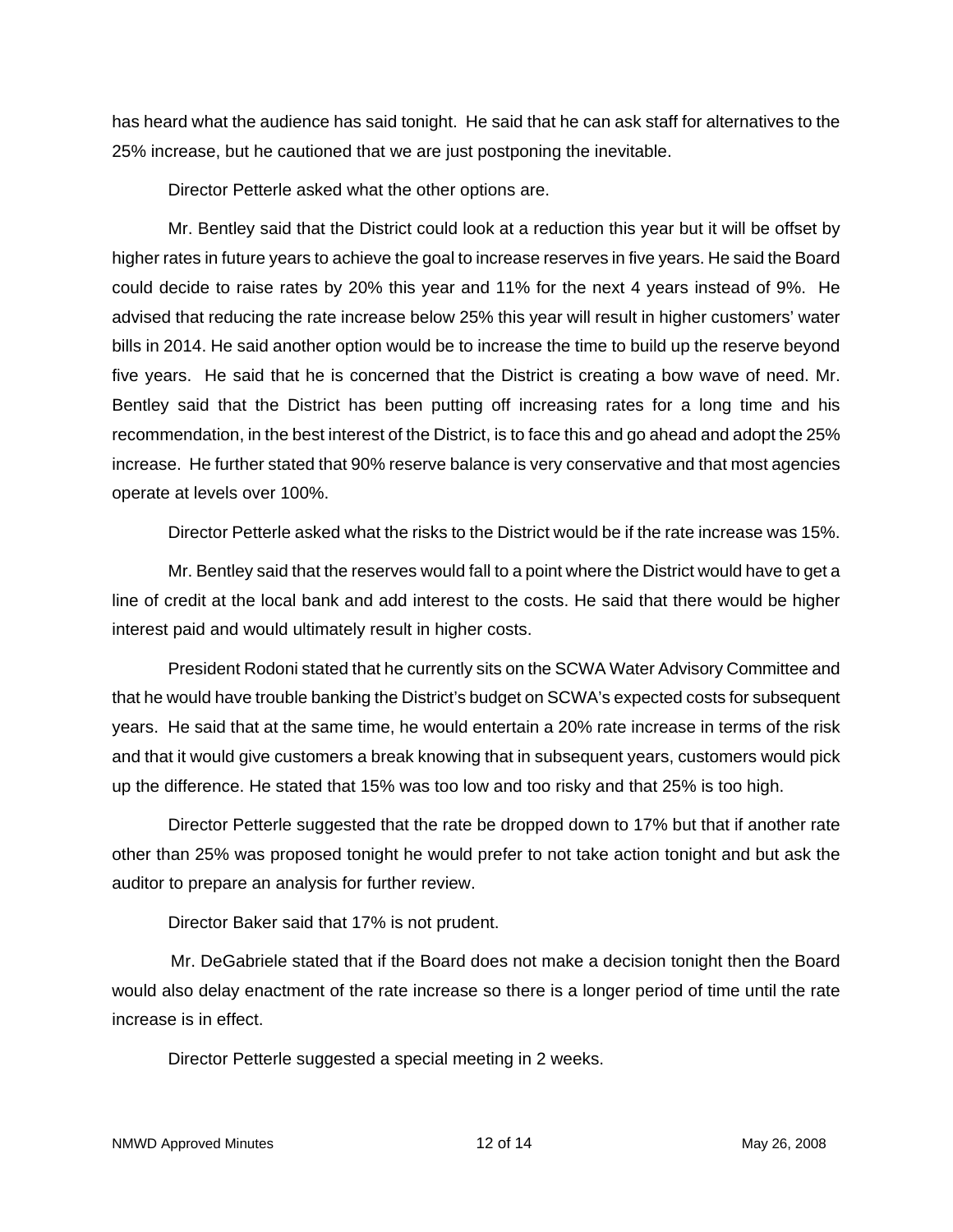Mr. DeGabriele stated that the District has compiled with Prop 218 and that the District would have to notice the customers of the continuation of the hearing. Mr. DeGabriele asked Mr. Bentley how much it would cost the District in lost revenues if the decision to increase rates was prolonged.

Mr. Bentley stated that if the increase was started July  $1<sup>st</sup>$  instead of June  $1<sup>st</sup>$  that would be \$350,000 in revenues would be forgone.

 President Rodoni said that his recommendation would be to act on the increase tonight. He stated that 20% is reasonable.

 Director Fraites asked that if the District went with 20% this year, for the next four years the District would impose an 11% increase.

Mr. Bentley stated that that would be his recommendation. President Rodoni said the increase for only this year is being considered tonight.

 Director Schoonover asked if the District is looking into changing the period of time for increasing the reserves.

 Mr. Bentley said that the District's five-year projection has some really good scenarios that next year the District could be back to normal. He said that if the District has more deficit years then the Board would have to come back and look at increasing rates again. He stated that there are some risks in cutting the increase back too low.

 Director Baker made a motion to approved Resolution 09-16 amending Regulation No. 54 pertaining to water rates and charges to reflect an increase of 20% for all Novato service area customers. Director Fraites seconded the motion.

 Director Schoonover called for a roll call vote and the Secretary called each Directors name and the following vote is recorded.

Director Baker: Aye Director Fraites: Aye Director Petterle: Aye Director Rodoni: Aye Director Schoonover: No

 On motion by Director Fraites, seconded by Director Baker and unanimously carried the Board approved Resolution 09-17 amending Regulation 6 pertaining to Installation, Testing and

NMWD Approved Minutes 13 of 14 May 26, 2008